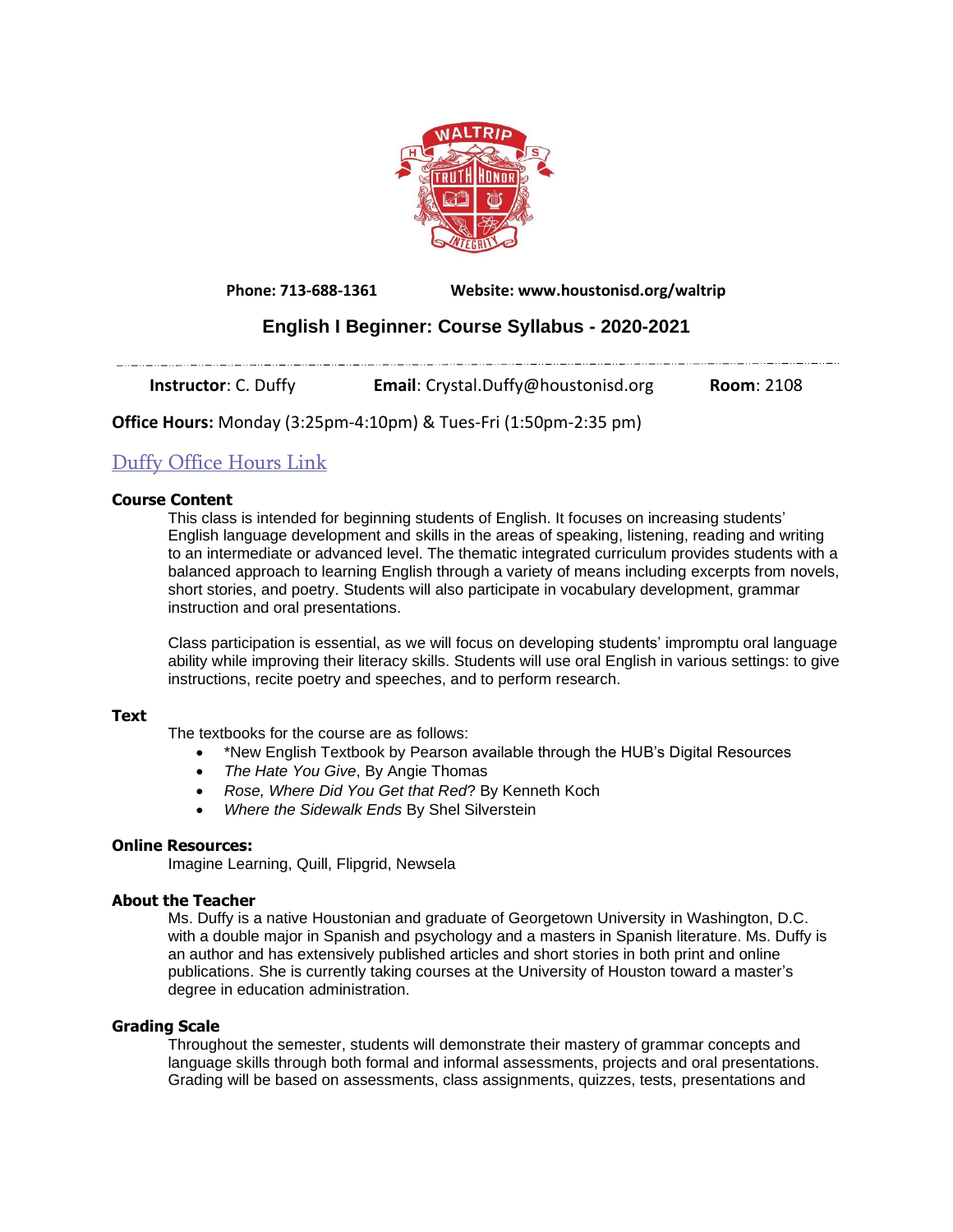writing assignments. Students will receive detailed rubrics when they begin assignments, so they are well-aware of the objectives.

A: 90-100 % B: 80-90 % C: 75-79 % D: 70-74 % F: 69-below

#### **ELP Content Standards Addressed:**

- 1. Use an emerging set of strategies to identify the main topic and recall key details in oral communication and simple written texts.
- 2. Participate in conversational and written exchanges on familiar topics and text, presenting information and ideas and responding to simple questions.
- 3. Deliver short oral presentations and complex written narrative or informational texts about familiar texts, topics, experiences or events.
- 4. Identify the main argument of a text and offer a reason the author or speaker gives to support the argument.
- 5. Use grammar concepts such as nouns, pronouns, prepositions, adjectives, adverbs, conjunctions and prepositional phrases to produce compound sentences.

#### **Attendance and Participation**

Attendance and participation on the Microsoft Teams meetings are strongly encouraged; it is difficult to learn the content if you are not present on live Teams meetings. Office hours will be available daily as well as small group instruction for additional help.

\*\*\*I strongly encourage you to have your video ON during our synchronous sessions. This shows me you are present and ready to participate!

#### **Technology Requirements**

In this course, we will use a learning system called the **HUB** to post lessons, assignments, announcements and to provide collaborative opportunities. This class is best viewed through the use of a full desktop or laptop computer.

We will also use **Microsoft Teams** for our online, synchronous class sessions and teacher office hours. You may access Microsoft Teams using your HISD credentials via Houstonisd.org. Please ensure you have your HISD username and password.

#### **Daily Required Materials**

1. laptop (or desktop computer) 2. Working Internet connection

#### **Classroom Rules and Online Student Etiquette:**

This class will meet on Microsoft Teams for synchronous instruction. During those meetings:

- **Mute your microphone.** Unless you are speaking to the teacher or class directly.
- **Be Polite.** Avoid strong language. No cursing or profanity.
- **Use appropriate dress code on camera.** During our teams meetings avoid offensive clothing.
- **Be mindful of background noise and location.** Where possible, take advantage of quiet areas in your home to avoid distractions to classmates.
- **Respect Others.** Please use the 'raise your hand' button to ask a question.
- **Try your best.** Attend teams meetings and complete class work in a timely manner.

## **Teacher Note**

This will be an unusual year that will pose many unique challenges but I'm here for you, whatever you need. Please communicate any problems or challenges you have as soon as possible.